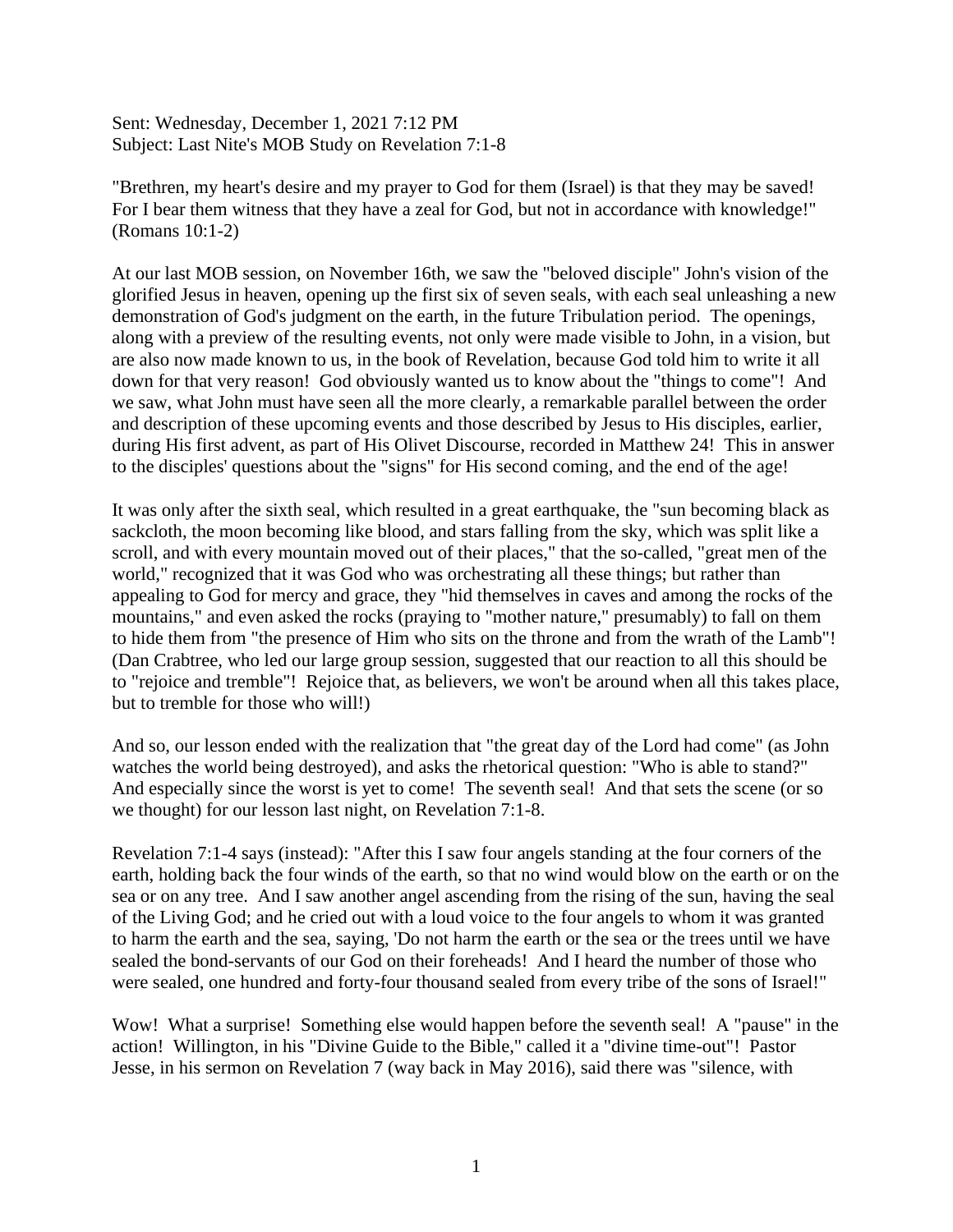everything perfectly still for a moment"! Constable calls it "a dramatic literary interlude, delaying briefly the disclosure of what will follow in the seventh seal"!

And so, John sees the "four angels" standing at the "four corners" of the earth, ready to unleash the seventh seal, but "holding back the four winds" (which would release the seventh seal) at the command of "another angel...having the seal of the Living God"!

And why the pause? To "seal the bond-servants of our God on their foreheads'! The bondservants, who turn out to be 144,000 Jews, with 12,000 from each of the twelve tribes of the Sons of Israel, who will be "saved, sealed, and sent" to evangelize the world and cause "a great multitude, which no one could number, from every nation and tribe and peoples and tongues" to be saved (and sealed) and "stand before the throne" (Revelation 7:9)! All to take place in the midst of the Great Tribulation! And thereby answering the question raised by John as to "who is able to stand, when the great day of God's wrath will come"!

The 144,000 will be able to stand because they will be protected by God and thus able to survive the wars and famines and pestilence and unprecedented natural disasters, and then enter the millennial kingdom alive, to reign with Christ! But how are they saved (and sealed)? Dwight Pentecost concluded that God would perform the same miraculous conversion on them that He performed on Saul of Tarsus on the road to Damascus, only 144,000 times!

All this should give us a better understanding of Matthew 24:14, where Jesus said that "this gospel of the kingdom shall be preached in all the world for a witness unto all nations and then shall the end come!!!"

Those who trust in Jesus and are saved are sealed, according to Ephesians 1:13, which says that, "In Him, you also, after listening to the message of the truth, the gospel of your salvation, having believed, you were sealed in Him with the Holy Spirit of promise, who is given as a pledge of our inheritance, with a view to the redemption of God's own possession, to the praise of His glory!"

What about the list of names of the twelve tribes, in Revelation 7:5-8, bearing the 144,000 who were sealed? As John Neal noted last light, the list includes some differences from the other 18 lists found in Scripture. The fact that the tribe of Judah is listed first, and not Reuben, the firstborn, is understandable given that Jesus descended from the tribe of Judah! But the tribes of Dan and Ephraim are missing all together, apparently due to their sinful practices (replaced by Levi, which is not normally listed, because of its priestly role among all the tribes, and Joseph, the father of Ephraim, who received a double portion)! The point seems to be that both the tribes of Dan and Ephraim, unfortunately, will miss out on their opportunity to serve God during the Tribulation! And so, saved but disqualified for service in the end time (which should be a lesson for all of us)! What a shame! But the good news is that all are included in Ezekiel's millennial temple (in Ezekiel 48:23-35 demonstrating God's amazing grace and mercy to His children!

And so, what more can we take away from this lesson? It's clear that God is continuing to fulfill His redemptive plan, which begins in Genesis, and carries through both the Old and New Testaments! And the fulfillment of His covenant with Israel! The apostle Paul addressed this in